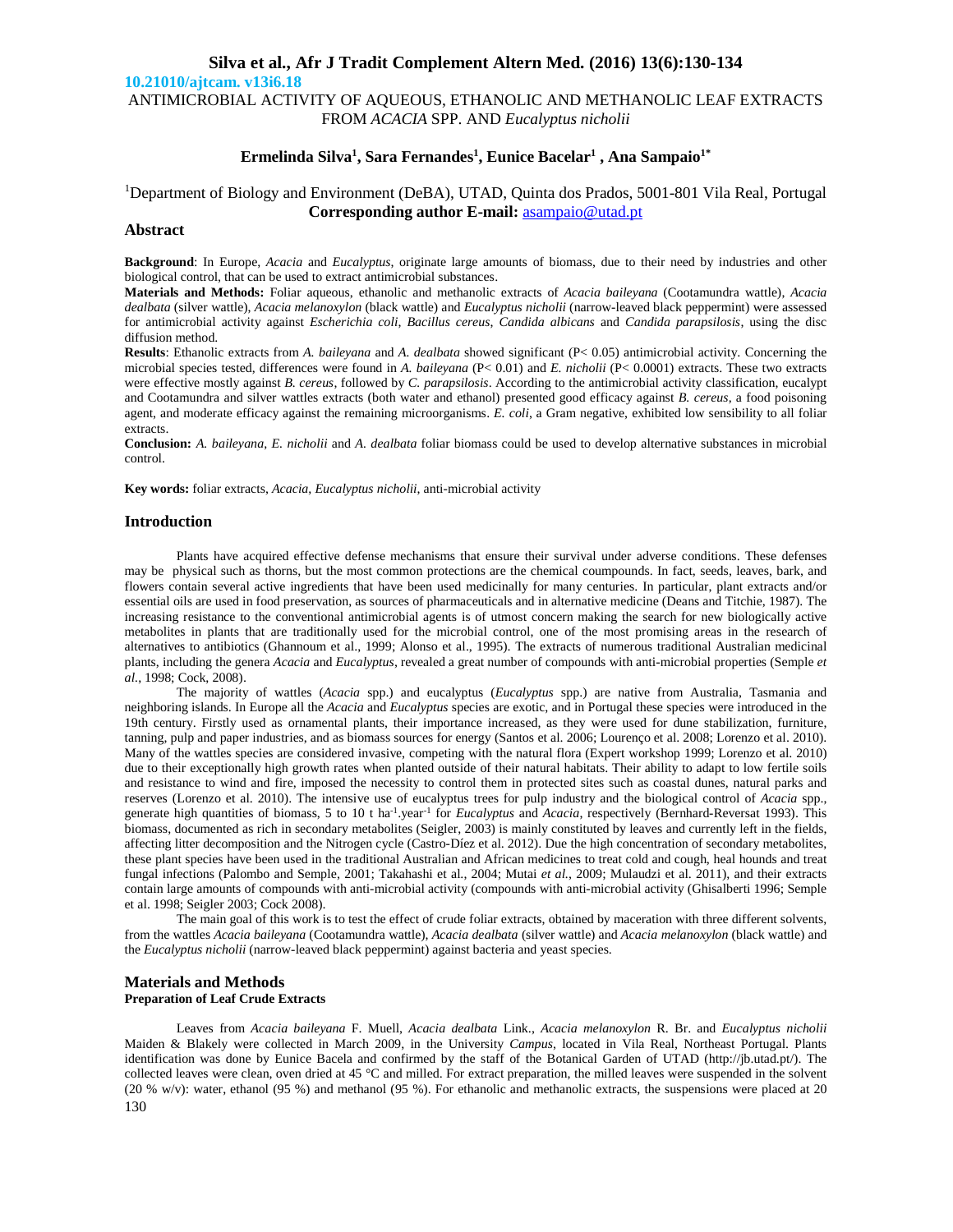### **10.21010/ajtcam. v13i6.18**

ºC, under stirring for 48 h, while for the aqueous extract, the mixture was boiled for 2 h. The three suspension types were allowed to sediment and the liquid phase passed through a filter paper (WHATMAN No. 1) and dehydrated in a rotary evaporator at 80 °C (ethanol) or 70 ºC (methanol). Stock final solutions of crude extracts for each type of solvent were prepared by thoroughly mixing the appropriate amount of dried extracts with dimethyl sulfoxide (DMSO) to obtain a final concentration of 10 mg/mL. The final solutions were filtered through a sterilized 0.22 μm syringe filter DMSO-compatible and stored at 4 °C until use.

#### **Microbial Cultures**

In testing the antimicrobial activity four species were chosen: two bacteria, *Bacillus cereus* and *Escherichia coli*, and two yeasts, *Candida albicans* ATCC 90028 and *Candida parapsilosis* ATCC 22019. The bacteria were isolated in our laboratory from soil and water samples, respectively, while the yeasts were purchased. These species are common either as food contaminants or as natural biota of mucosa. The microorganisms were incubated overnight, at 36 ºC, in fresh media: (i) for bacteria in Luria-Bertani agar (LB) g.L<sup>-1</sup>: tryptone, 10; yeast extract, 5; NaCl, 5; and glucose, 5 and agar-agar, 15; or (ii) for yeasts, yeast malt extract agar  $(YMA)$  g.L<sup>-1</sup>: glucose, 10; casein peptone, 5; yeast extract, 3, malt extract, 3 and agar-agar, 20.

#### **Susceptibility Testing**

The antimicrobial potential of the extracts was evaluated by disc diffusion (DD) method. For that, Petri plates (90 mm diameter) containing Mueller-Hinton (MH) agar (Difco Laboratories) were inoculated with overnight microbial cultures, previously suspended in a sterilized saline solution (0.85 %). For yeast cells, the MH agar were supplemented with 2% glucose. The microbial suspensions were spread on Petri dishes with a turbidity of 1.0 or 0.5 McFarland, respectively, for bacteria and yeast. For the susceptibility test, sterile disks in blank (6-mm diameter) embedded with 15 μL extract were allowed to dry, and placed on inoculated Petri dishes with MH. The plates were incubated at  $36 \pm 1^{\circ}$ C for 24–48 h, and the inhibitory diameter zone (DZ) measured. For all experiments three independent replicas were taken.

Negative (15 μL of DMSO) and positive (antibiotic standard) controls were included in all experiments: gentamicin (10 μg per disc) for bacteria and fluconazole (25 μg per disc) for yeasts. The interpretative criteria, according to CLSI guidelines (CLSI 2004; CLSI 2007) were: (i) for gentamicin, susceptible (S)  $\geq$  15 mm; intermediate (I) 14-13 mm and resistant (R)  $\leq$  12 mm and (ii) for fluconazole, susceptible (S)  $\geq$  19 mm; susceptible dose dependent (SDD) 18-15 mm and resistant (R)  $\leq$  14 mm. Because there are no CLSI standards for susceptibility testing against *B. cereus*, we followed the breakpoints for *Staphyloccoccus aureus*.

#### **Antimicrobial Activity Classification**

The antimicrobial effects of the tested crude foliar extracts were classified according to the inhibition halo diameter (Aires et al. 2009), as follows: non-effective (-) for inhibition halo = 0; moderate efficacy (+) for  $0 <$  inhibition halo  $<$  antibiotic inhibition halo (AIH); good efficacy (++) for AIH < inhibition halo < two-fold AIH; strong efficacy (+++) for inhibition halo > two-fold AIH.

#### **Statistical Analysis**

To test the effect of the foliar extracts against bacteria and yeast, we tested the data for normal distribution (Kolmogorov-Smirnov test). Both the raw and the transformed data (square root, logarithm) failed to follow the normal distribution. For that reason, we performed the non-parametric Kruskal-Wallis test, followed by multiple comparisons of mean ranks groups (microorganism or solvent). All data analyses were performed using STATISTICA version 9.1 (StatSoft 2010).

#### **Results and Discussion**

The DZ obtained by the DD method for the four plant crude extracts are shown in Fig. 1. Among the bacteria, *E. coli* was less susceptible than *B. cereus*. Cock (2008) tested the methanolic extracts of 25 Australian native species against four bacteria (two Gram-positive and two Gram-negative) by the DD technique and observed that *B. cereus* was the most susceptible bacteria for 54 % of the tested extracts. Also, *Acacia aulacocarpa* and *Eucalyptus major* leaf extracts were among the extracts with good anti-bacterial activity. By contrast, others (Egwaikhide et al. 2008) have tested the methanolic extract from *Eucalyptus globulus* leaves against several bacterial species and reported that *E. coli* (DZ = 17 mm) was more susceptible to the extract than *B. cereus* (DZ = 14 mm). Voravuthikunchai et al. (2004) tested 38 medicinal plant species commonly used in Thailand, both its aqueous and ethanolic extracts, against different strains of *E. coli*. Among the plant extracts tested was *Acacia catechu*, with DZ ranged from 9 to 11 mm, results very similar to ours (6 to 10). Other works have also reported high susceptibility of the Gram-positive bacteria to plant extracts, when compared to Gram-negative bacteria (Palombo and Semple, 2001; Taguri et al. 2006).

The susceptibility differences between these two bacterial groups may be due to cell wall structural differences, with the outer membrane of the Gram-negative cell wall, acting as a barrier to many compounds, including antibiotics (Russel 1995). Nevertheless, *C. albicans*, whose cell wall displays a parallel structure to the Gram-positive bacteria, had a similar susceptibility to *E. coli*. The growth of these organisms has not been inhibited by any of *A. melanoxylon* extracts and was weakly exhibited by the ethanolic extract of *A. dealbata*. Also, *C. albicans* was less susceptible to foliar extracts than *C. parapsilosis*, a trend also found by others. In a study conducted by Hamza and colleagues on the effect of extracts of 56 plant species, among them *Acacia nilotica* and *Acacia robusta*, against yeasts species, *C. parapsilosis* was more susceptible than *C. albicans* (Hamza et al. 2006). Also, *C. parapsilosis* ATCC 22019 was, in general, more susceptible to essential oils, than the isolates of *C. albicans* (Carvalhinho et al. 2012).

131 The extracts belonging to *A. baileyana* and *E. nicholii* were the most efficient in inhibiting all the tested microorganisms, with the exception of eucalyptus against *E. coli* (DZ = 6 mm). The other two *Acacia* species tested were less effective in the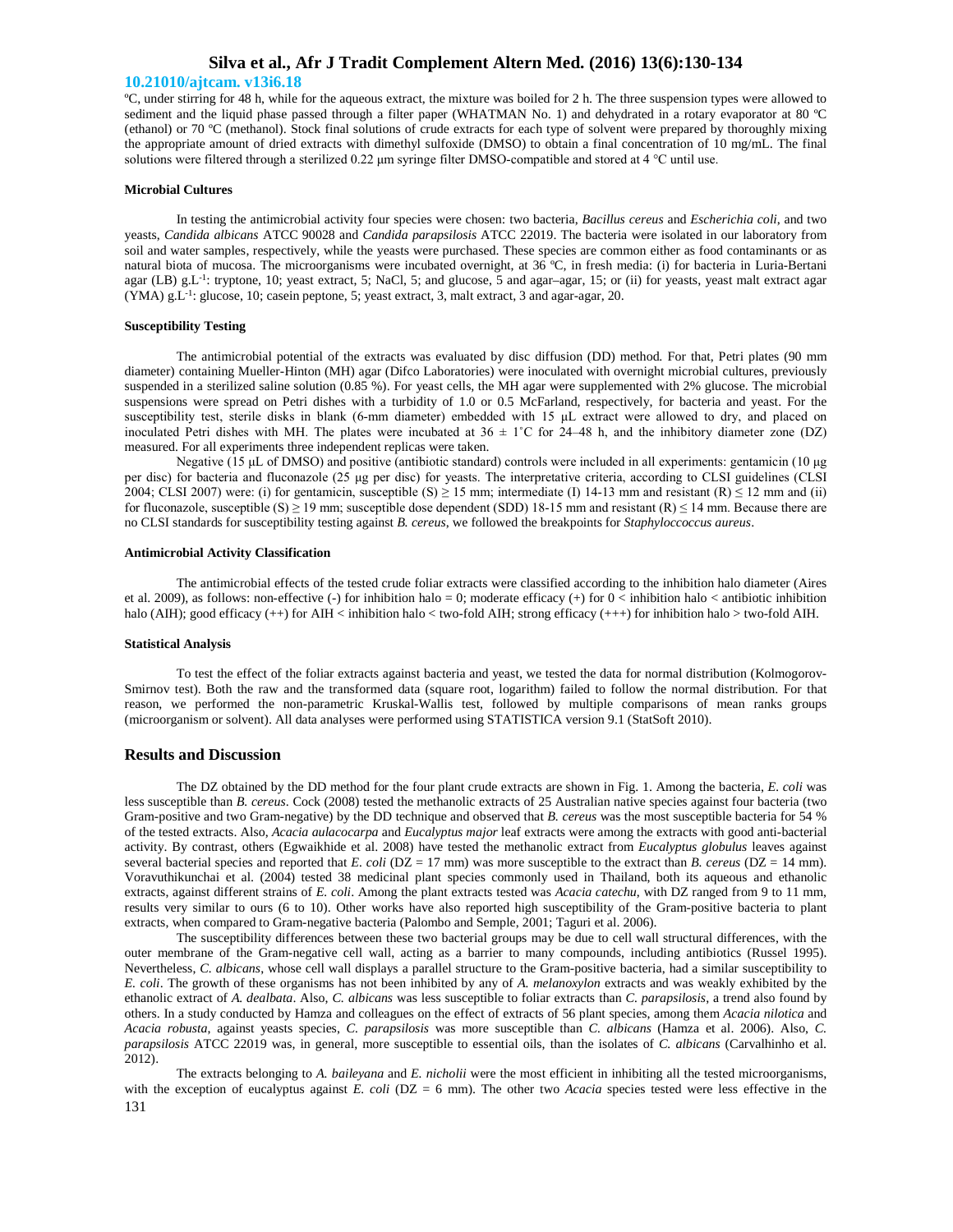### **10.21010/ajtcam. v13i6.18**

inhibition of microbial control, with the exception of ethanolic extract from leaves of *A. dealbata*, against *B. cereus*. By contrast, Taguri and collaborators related that *A. dealbata* extracts had weak potency against *B. cereus* and *B. subtilis* (Taguri et al. 2006). Nevertheless, the extract was obtained from fruits using water as the solvent. The aqueous extract from this species also had a weak effect against the organims tested in this work.

The non-parametric test Kruskal-Wallis showed differences among the plant species  $(H<sub>(3; 144)</sub> = 49.79; P < 0.0001)$  and among microbial species (H<sub>(3; 144)</sub> = 34.01; P< 0.0001). Multiple comparisons revealed that plant extracts efficacy, in decreasing order of importance, was (*A. baileyana* = *E. nicholii*) > (*A. dealbata* = *A. melanoxylon*). The effect of solvent and microbial species was analyzed within each plant species (Table 1). Regarding the solvent, ethanol was superior to water only in *A. baileyana* (P<0.05) and *A. dealbata* (P<0.0001). Despite the high DZ values obtained with *E. nicholii* ethanolic extracts, the differences between extracts were not significant. On average, the extraction with ethanol seems to be the most effective, except for *A. melonoxylon*, against *C.*



Aqueous Methanolic Ethanolic

**Figure 1:** Antimicrobial activity, expressed by the average DZ (mm) and standard deviation (SD), of four crude foliar extracts against *E. coli*, *B. cereus*, *C. albicans* and *C. parapsilosis*. Doted lines indicate the susceptible (S) antibiotic breakpoint for gentamicin (bacteria) or fluconazole (yeasts).

*parapsilosis* and *E. nicholii* against *E. coli*, where the methanolic extract clearly had the highest performance (Fig.1). Our findings are supported by others. Three solvents (water, hexane and ethanol) were used to prepare extracts from 82 plant species, which were tested against five bacteria. The results indicated that the ethanolic extracts showed a superior activity to the extracts obtained with the other two solvents (Ahmad et al. 1998).

**Table 1:** Non parametric Kruskal-Wallis test, followed by multiple comparisons of mean ranks. d.f. - degree of freedom; n - number

of observations; n.s. – not significant ( $P > 0.05$ ).

| Plant species  | Group variable    | $H_{(d.f.; n)}$ | P-value |                                     |
|----------------|-------------------|-----------------|---------|-------------------------------------|
| A. bailevana   | Solvent           | 6.86(2:36)      | < 0.05  | Ethanol > water                     |
|                | Microbial species | $15.59$ (3:36)  | < 0.01  | $B.$ cereus > $E.$ coli             |
|                |                   |                 |         | $C.$ parapsilosis $>E.$ coli        |
| E. nicholii    | Solvent extract   | 0.87(2:36)      | n.s.    |                                     |
|                | Microbial species | 26.56(3.36)     | <0.0001 | $B.$ cereus > $E.$ coli             |
|                |                   |                 |         | C. parapsilosis > E. coli           |
|                |                   |                 |         | C. parapsilosis $>$ C. albicans     |
| A. dealbata    | Solvent extract   | 20.76(2:36)     | <0.0001 | Ethanol > (methanol $\equiv$ water) |
|                | Microbial species | 5.46(3.36)      | n.s     |                                     |
| A. melanoxylon | Solvent extract   | 0.21(2:36)      | n.s     |                                     |
|                | Microbial species | 12.48 $(3, 36)$ | n.s     |                                     |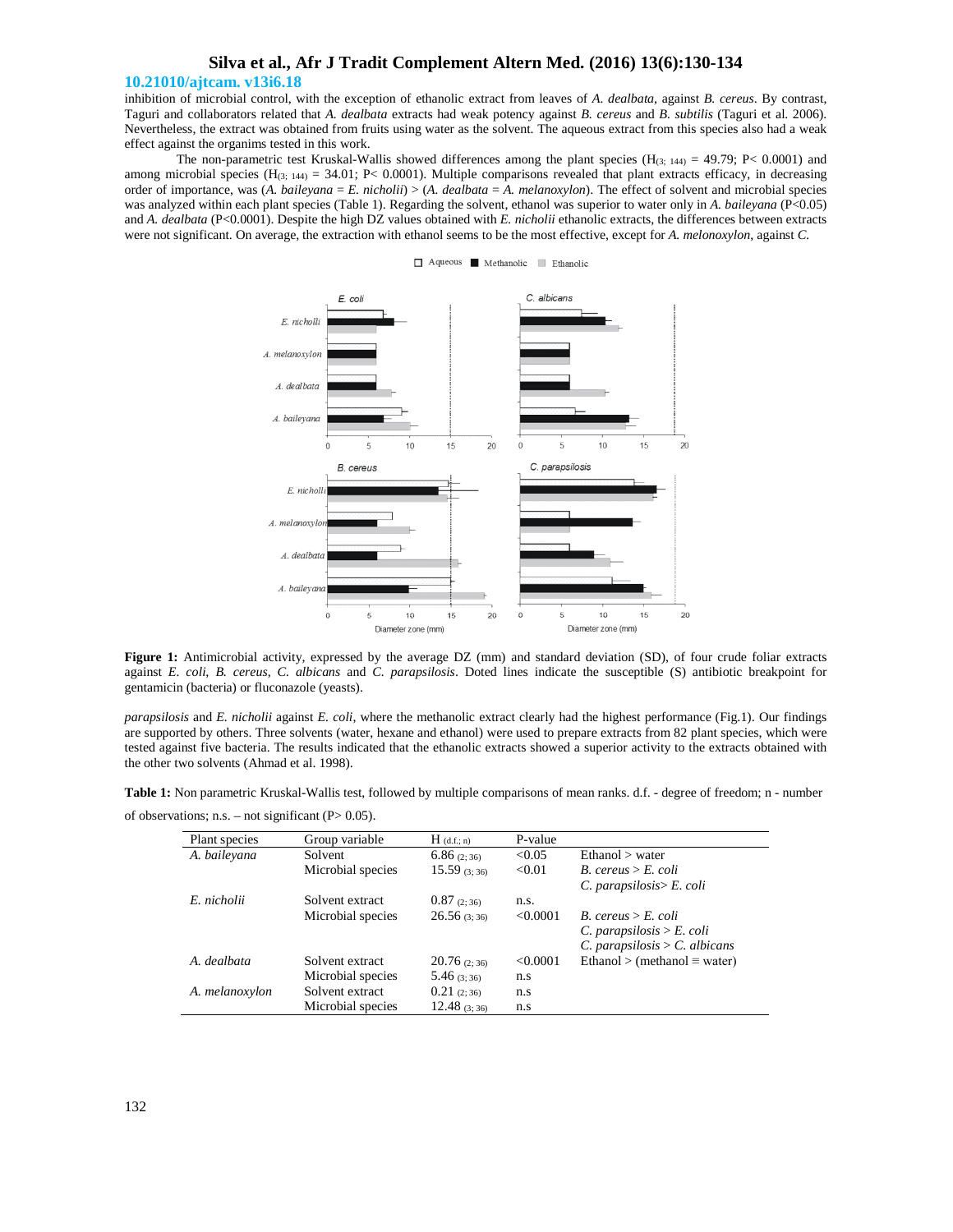## **10.21010/ajtcam. v13i6.18**

The differences among foliar extracts may be due to the distinct chemistry of plant species, namely in the phenolic fraction and in the polarity of the solvents used to obtain the extracts. In a work on four extract-types (ethanolic, hydro-alcholic, methanolic and acetone) from *A. melanoxylon* and *A. dealbata* aerial parts (Luís et al. 2012), regardless of the solvent used, the extracts of *A. dealbata* had higher antioxidant activity than that of *A. melanoxylon*. The methanolic extracts of *A. melanoxylon* and *A. dealbata* differed in the content of phenolics (syringic, *p*-coumaric, ferulic and ellagic acids), which may explain the distinct activities against the tested micro-organisms obtained in the present work. Phenolic acids may inhibit ergosterol biosynthesis and compromise the integrity of fungal cytoplasmic membrane (Li et al., 2015). Also, gallic and ferulic acids led to irreversible changes in bacterial membranes (Borges et al., 2013).

When we compared the antimicrobial efficacy of leaf extracts with those obtained with gentamicin and fluconazole (Table 2), it was clear that the most efficient extracts were the ethanolic and aqueous extracts of *A. baileyana* and *E. nicholii*, followed by the ethanolic extracts of *A. dealbata*. Contrary, the extracts of *A. melanoxylon* were the least effective

**Table 2:** Classification of crude foliar extracts for their antimicrobial activity, relative to gentamicin (bacteria) and fluconazole (yeasts). Non-effective (-) for inhibition halo = 0; moderate efficacy (+) for 0 < inhibition halo <AIH and good efficacy (++) for AIH < inhibition halo < two-fold AIH.

|                 | <b>Foliar Extracts</b> |              |                          |                |             |  |  |
|-----------------|------------------------|--------------|--------------------------|----------------|-------------|--|--|
| Microorganism   | Solvent                | A. baileyana | A. dealbata              | A. melanoxylon | E. nicholli |  |  |
| B. cereus       | Water                  | $^{++}$      | $+$                      | $+$            | $++$        |  |  |
|                 | Ethanol                | $++$         | $++$                     | $+$            | $++$        |  |  |
|                 | Methanol               | $+$          | $\overline{\phantom{a}}$ | -              | $^{+}$      |  |  |
| E. coli         | Water                  | $+$          |                          |                | $^{+}$      |  |  |
|                 | Ethanol                | $+$          | $+$                      |                |             |  |  |
|                 | Methanol               | $^{+}$       | ٠                        |                | $^{+}$      |  |  |
| C. albicans     | Water                  | $+$          | ٠                        | ۰              | $+$         |  |  |
|                 | Ethanol                | $+$          | $+$                      |                | $+$         |  |  |
|                 | Methanol               | $+$          | $\overline{\phantom{a}}$ |                | $^{+}$      |  |  |
| C. parapsilosis | Water                  | $+$          |                          |                | $+$         |  |  |
|                 | Ethanol                | $+$          | $+$                      | ۰              | $+$         |  |  |
|                 | Methanol               | $+$          | $^{+}$                   | $^{+}$         | $^{+}$      |  |  |

e. *B. cereus* was the most susceptible microorganism followed by *C. parapsilosis* and *C. albicans*. All the foliar extracts were ineffective, or moderately effective, against *E. coli* and *C. albicans*.

In conclusion, our results may prove useful to forest producers or those involved in plant invasive control programs, in using the leaf biomasses of *A. baileyana*, *E. nicholii* and *A. dealbata*, to obtain alternative substances to conventional antimicrobials.

## **Acknowledgments**

The authors wish to thank Fernando Ferreira for his support during assistance in the preparation of the plant extracts.

## **Conflict of interest**

The authors declare that they have no conflict of interest.

### **References**

- 1. Ahmad I, Mehmood Z, Mohammad F (1998). Screening of some Indian medicinal plants for their antimicrobial properties. J Ethnopharmacol 62:183–193. doi:10.1016/S0378-8741(98)00055-5.
- 2. Aires A, Mota VR, Saavedra MJ Monteiro AA, Simões M, Rosa EA, Bennett RN (2009). pathogenic bacteria. J Appl Microbiol 106:2096–2105. doi: 10.1111/j.1365-2672.2009.04181.x.
- 3. Bernhard-Reversat F (1993). Dynamics of litter and organic matter at soil-litter (2009) Initial *in vitro* evaluations of the antibacterial activities of glucosinolate enzymatic hydrolysis products against plant interface in fast-growing tree plantations on sandy ferrallitic soils (Congo). Acta Ecol 14:179–195.
- 4. Borges A, Ferreira C, Saavedra MJ, Simões M (2013). Antibacterial activity and mode of action of ferulic and gallic acids against pathogenic bacteria. Microb Drug Resist 19:256–265. doi: 10.1089/mdr.2012.0244.